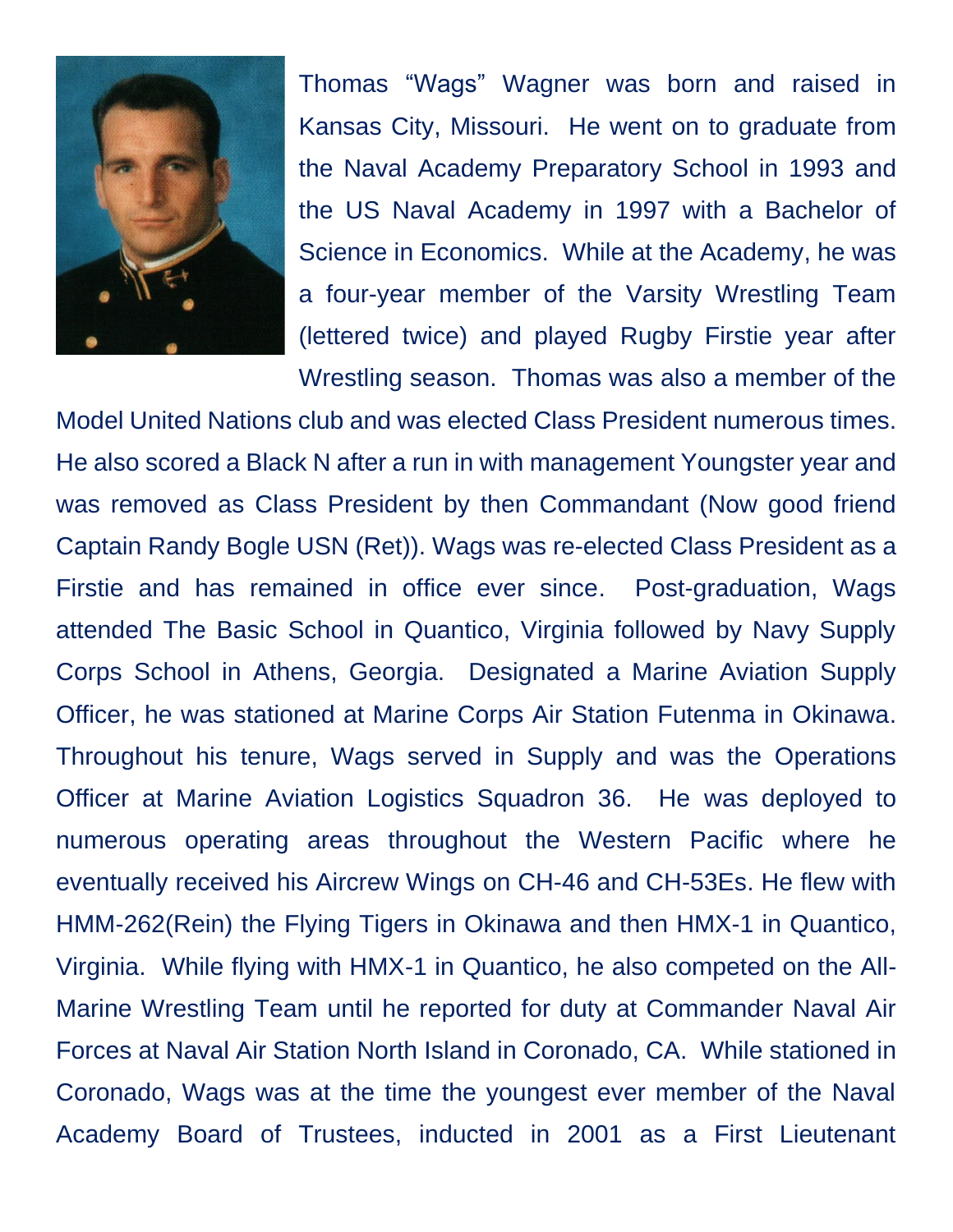representing the 90s and 2000s decades. He served two terms on the Board contributing on Communications, Governance, and Nominating Committees. Wags, deployed as AIRPAC Forward, administratively assigned to COMFIFTHFLEET in support of Operation Enduring Freedom and Iraqi Freedom. Wags departed from active duty following stop loss in 2003 when President George W. Bush welcomed home the battle group on board USS Abraham Lincoln with the giant banner stating, "Mission Accomplished." Wags believed him. Wags stayed on Reserve duty until 2012 as a member of the All-Marine Rugby Team and traveled the globe with the Combined Services Rugby Team.

Since his departure from active duty, Wags has held numerous leadership positions starting with the Home Depot Store Leadership Program then in the Real Estate and Development industry. On top of his leadership positions, Wags has served on several boards from non-profit to a publicly traded financial company. Buying, improving, and selling real estate with Academy Properties then Reef Point Real Estate, and is the founder and CEO of Premier Homes Group in San Diego.

Outside of Real Estate and Private Equity, Wags has found his passion in Rugby serving as the General Manager of the US Olympic Team and is now the head of the Academy for the Major League Rugby Franchise, the San Diego Legion. Since playing Rugby at the Academy Firstie Year, Wags is a three time National Champion and has played, Managed or Coached Rugby in 28 foreign countries.